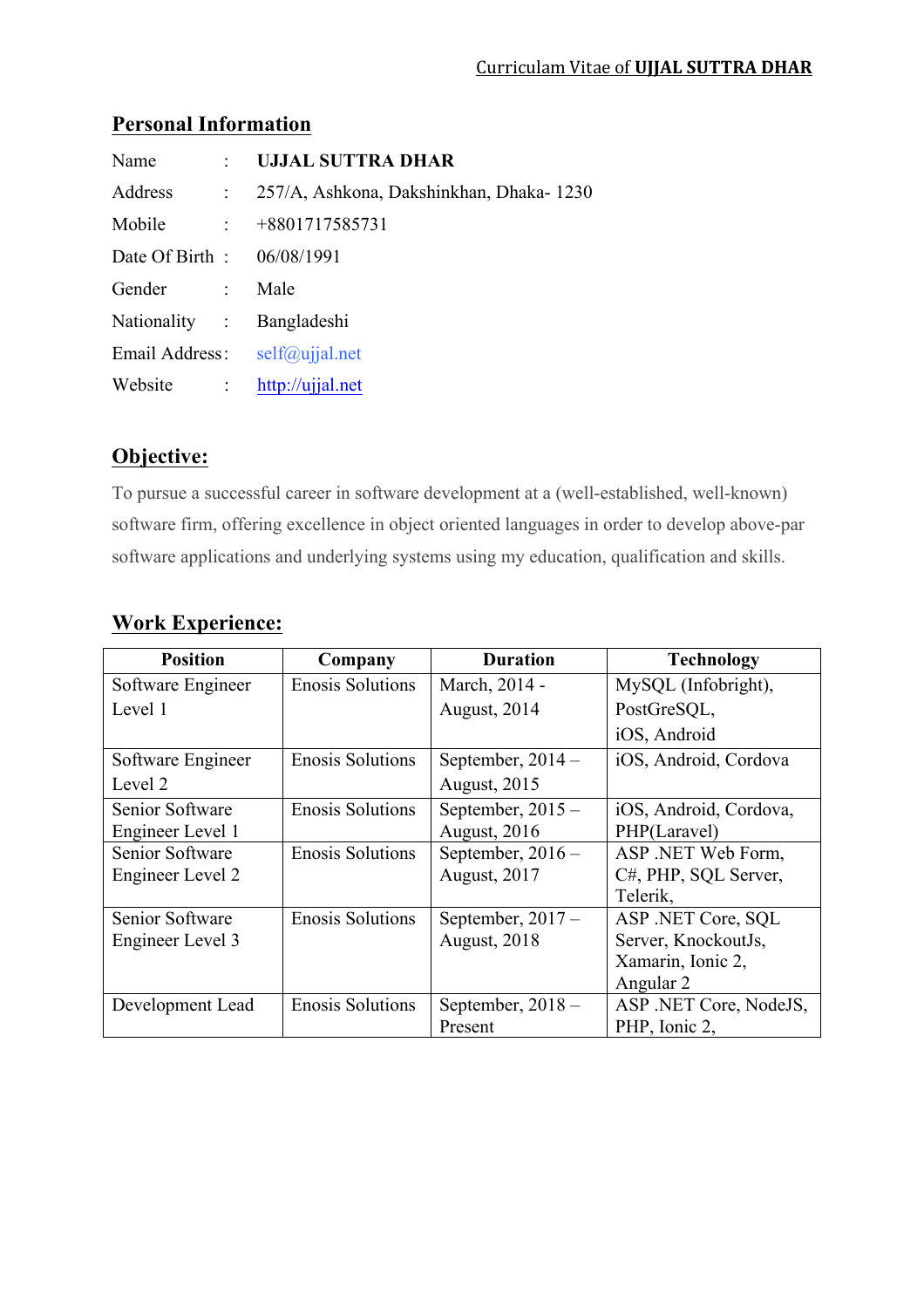## **Technical Skills:**

#### **Languages & Scripts:**

Objective-C, Swift, C/C++, JAVA (J2SE), PHP, Javascript, 80x86 assembly language, Angular2, KnockoutJs, C#

#### **Tools & Environments:**

Xcode, Microsoft Visual Studio, Eclipse, Netbeans, Codeblocks, Qt, Aptana Studio, PHPStorm, Microsoft Visual Studio Code

#### **Frameworks & CMSs:**

Wordpress, Joomla, Codeigniter, Laravel, Ionic 2, ASP .NET, ASP .NET Core

#### **Database:**

Oracle, Pl/Sql, MySQL, MSSQL, PostGreSQL

#### **Operating System:**

Macintosh, Linux, Microsoft Windows

#### **APIs and Others:**

OpenCV, OpenGL, XML, OOP, HTML, CSS, Linux shell programming , SOAP, WSDL, Google Map SDK, Barcode Scanning

## **Managerial Skills:**

Leading multiple projects which involves:

- 1. Requirement Analysis
- 2. Research, architect and implement complete application architecture
- 3. Help team members to understand and implement continuous features
- 4. Review team member's changes to ensure the quality of code in terms of manageability and scalability and also teach them best practices and also improve their vision
- 5. Delivery the product to the client with support
- 6. Sending regular status update to ensure transparency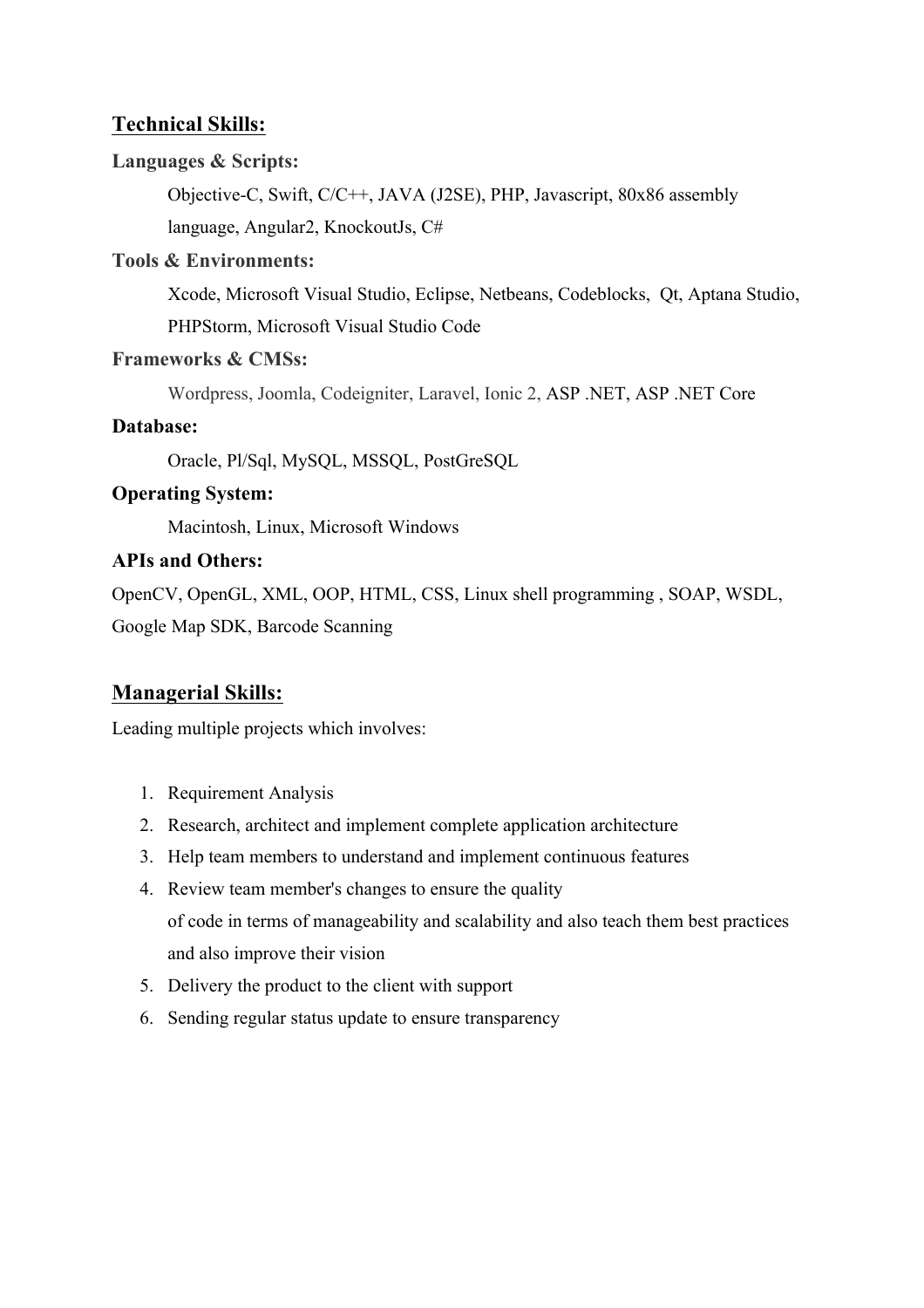#### **Education:**

# **BSC Eng. In Computer Science and Engineering, 2014**

University: Rajshahi University Of Engineering and Technology  $CGPA \cdot 3.53/4.00$  scale

#### **Higher Secondary Certificate (HSC), 2008**

College : Adamjee Cant. College GPA: 5.00/5.00 scale

## **Secondary School Certificate (SSC), 2006**

School: Civil Aviation High School GPA: 4.81/5.00 scale

#### **Research Interest:**

Face Recognition, problem solving, Computational Geometry, Software development

# **Research Experience:**

Completed my research on Face Recognition under Associate Professor Dr. MD. Rabiul Islam

## **Under Graduate projects:**

#### **[Java] Plagiarism Software**

Language : Java (j2se) , MySQL

Environment : Netbeans IDE, Cross-platform

## **[Java] Desktop Calendar with reminder facilities**

Language : Java (j2se) , MySQL Environment: Netbeans IDE, Cross-platform

#### **[Java] Shop management software**

Language : Java (j2se) , MySQL Environment: Netbeans IDE, Cross-platform

## **[Java] School Management Software**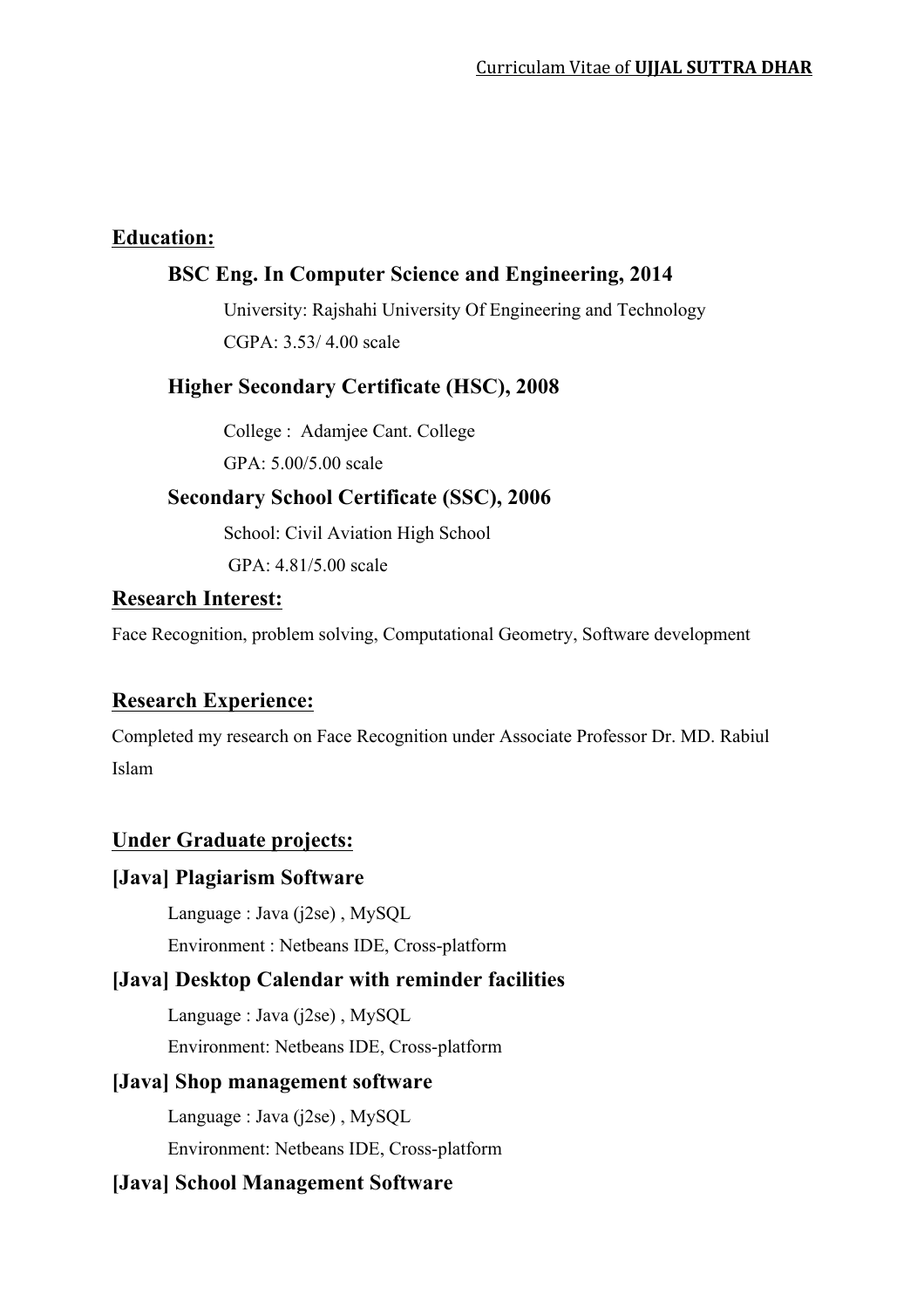Language : Java (j2se) , MySQL Environment: Netbeans IDE, Cross-platform

# **[Java] Paper Browser**

A CD, containing all submitted papers, was provided to all participants of ICECTE Conference- 2012. This paper browser was installed on the cd to make searching and reading papers easier and faster.

Language : Java (j2se) Library : Web Browser

Environment: Netbeans IDE, Cross-platform

## **[Web development] Website for the CSE dept. of RUET**

Language : PHP , MySQL

Platform: Netbeans IDE

A web application where all gnomes will be found and their related gene sequence can be found by search and Groups can be opened , papers , pictures ,files can be shared and enzymes can be ordered to vendors and Bio-informatics product buying-selling management .

# **Non-academic Projects:**

# **[Java] Desktop Notebook**

Language : Java (j2se) , MySQL Environment: Netbeans IDE, Cross-platform

# **[Java] Media Player**

Browsing all media files of hard disk, search by album name, artist name, song title etc and playing.

Language : Java (j2se) , MSSQL

Environment: Netbeans IDE, Windows

# **[Joomla] Top X- rated Product list**

Browsing all media files of hard disk, search by album name, artist name, song title etc and playing.

CMS: Joomla , Virtuemart (component) Environment: Netbeans IDE, Windows